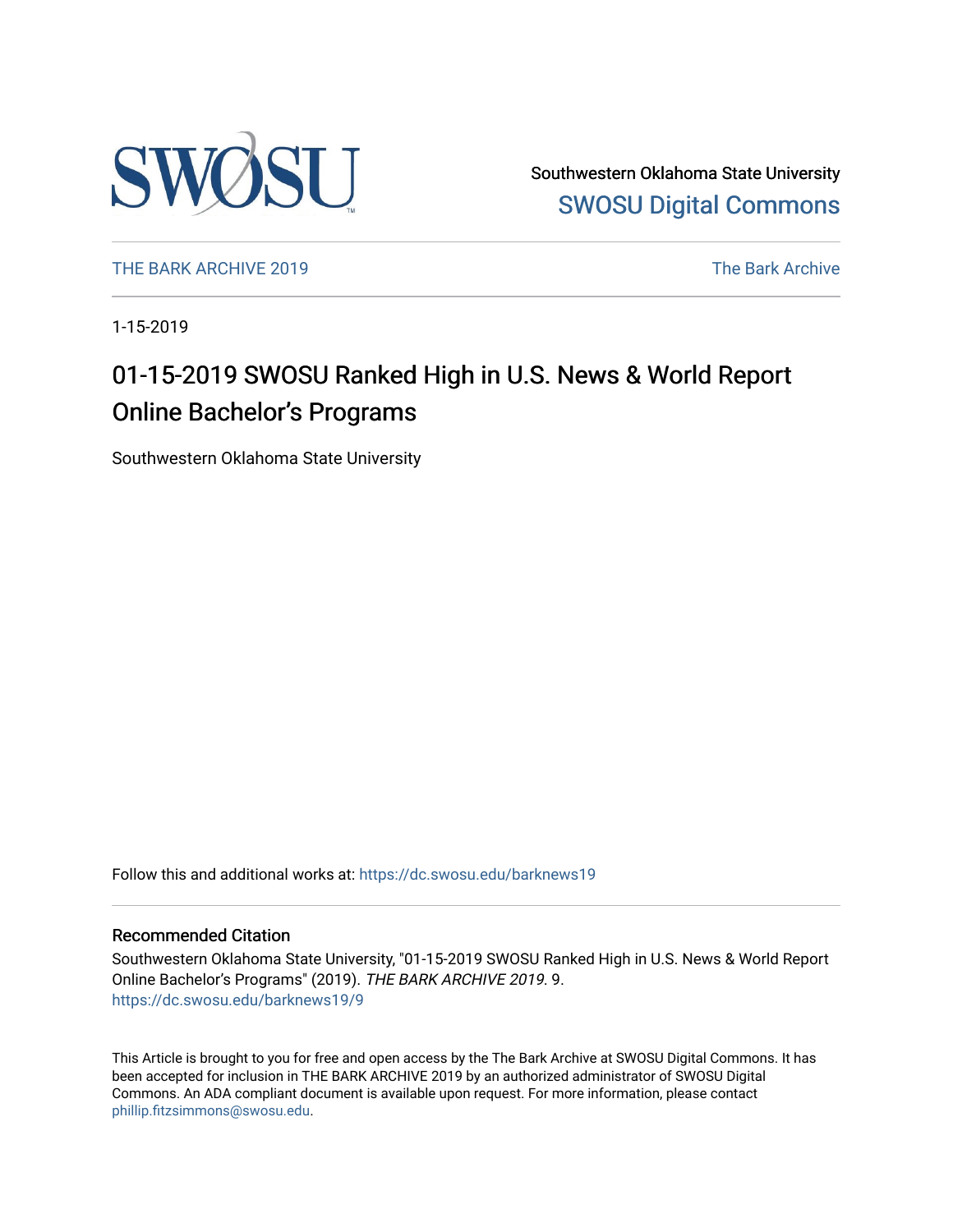

15 January,

# **SWOSU Ranked High in U.S. News & World Report** 2019 **Online Bachelor's Programs**

Southwestern Oklahoma State University in Weatherford is the highest-ranked Oklahoma regional university in the 2019 edition of the Best Online Bachelor's Programs in the United States, according to U.S. News & World Report.

SWOSU is ranked #102 in the nation among the 367 universities that offer online degree bachelor's programs that were assessed by U.S. News & World Report.

Only seven universities in Oklahoma made the rankings. To be considered, the bachelor's programs have to be totally online. SWOSU offers two totally online programs—health information management and nursing.

"For working adults with some college credit, completing a four-year degree online may be the most practical way to obtain the knowledge and credentials needed to boost their careers," SWOSU Provost Dr. James South said. "We also offer these programs in the classroom for students who prefer the face-to-face instruction."

U.S. News & World Report chose factors that weigh how the online programs are being delivered and their effectiveness at awarding affordable degrees in a reasonable amount of time. U.S. News assessed schools based on four general categories: student engagement, student services and technologies, faculty credentials and training, and expert opinions.

It is the second straight year that SWOSU has been highest-ranked Oklahoma regional university in the rankings.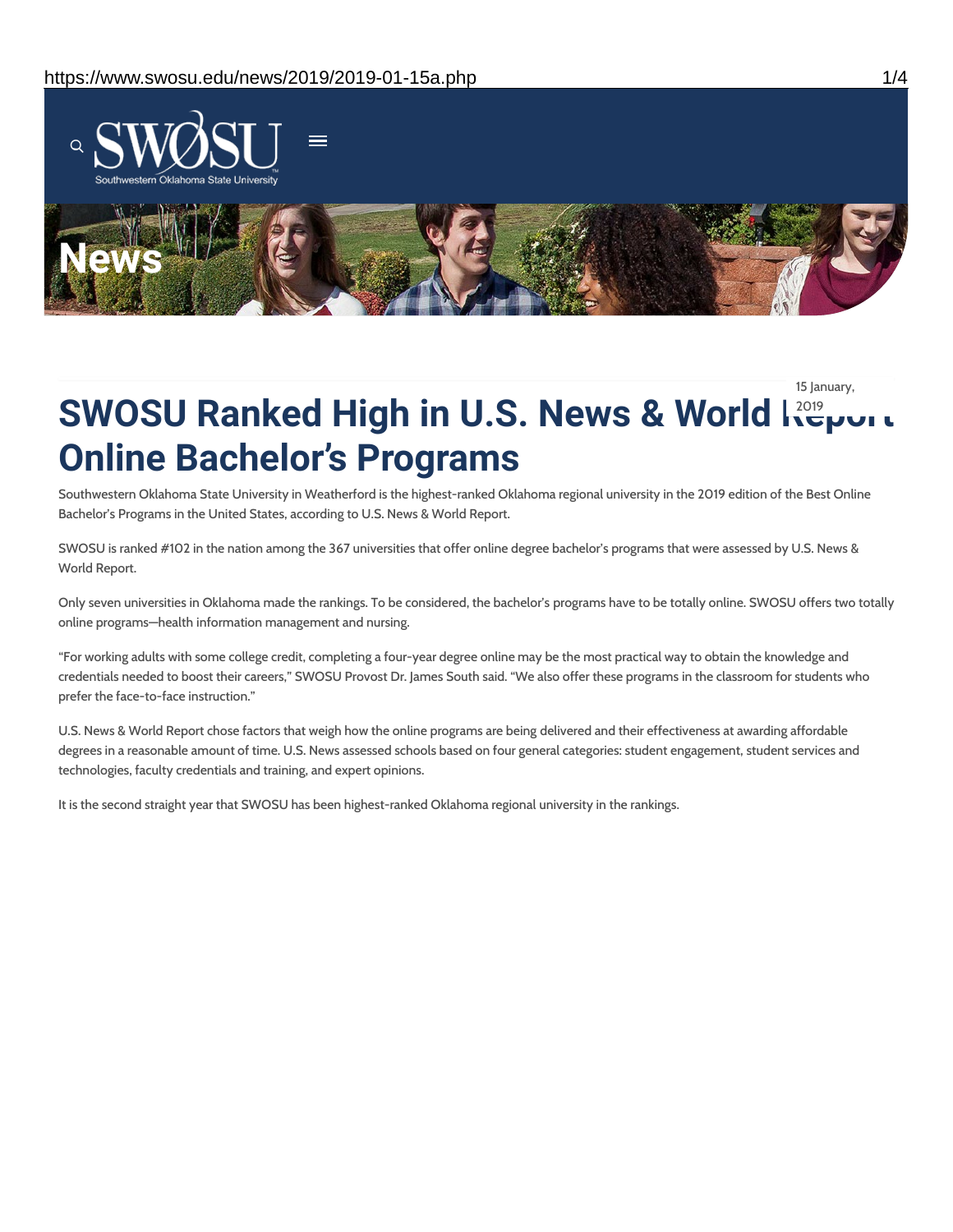| Administration<br>D<br>Alumni and Foundation<br>D<br>Community<br>D<br>Events<br>D | Academics | D |
|------------------------------------------------------------------------------------|-----------|---|
|                                                                                    |           |   |
|                                                                                    |           |   |
|                                                                                    |           |   |
|                                                                                    |           |   |
| <b>Faculty and Staff</b><br>D                                                      |           |   |
| Miscellaneous<br>D                                                                 |           |   |
| Sayre<br>D                                                                         |           |   |
| <b>Students</b><br>D                                                               |           |   |

## **Archive Links**  $2018$  $2019$ [2020](https://www.swosu.edu/news/2020/index.php)  $\bullet$ [Archive](https://dc.swosu.edu/bark/) **Archive Archive Archive Archive Archive** Archive Archive Archive Archive Archive Archive Archive Archive



### Weatherford Campus

100 Campus Drive Weatherford, OK 73096

### Sayre Campus

409 E Mississippi Ave Sayre, OK 73662

Connect to Us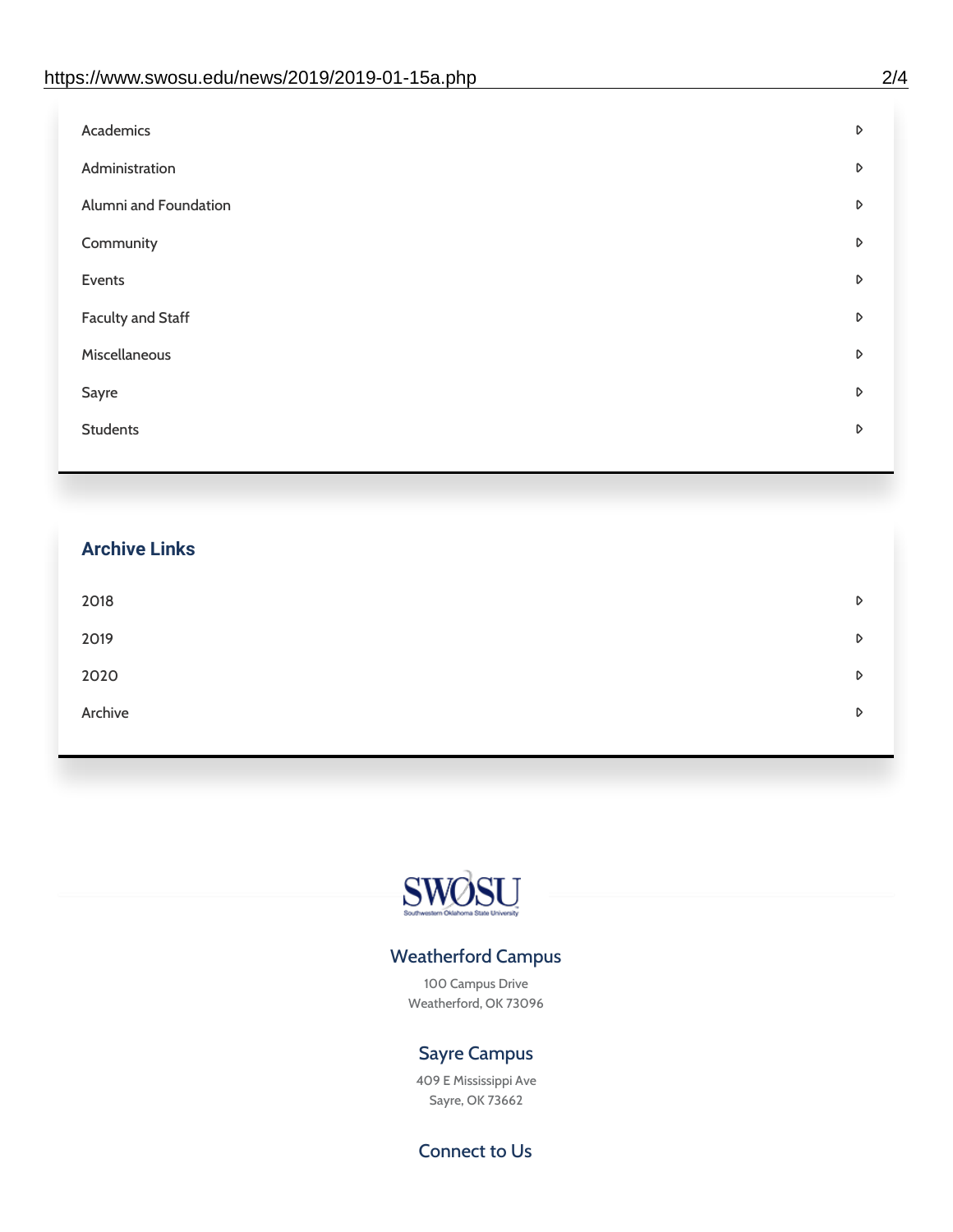千岁回调

Contact [Information](https://www.swosu.edu/about/contact.php) [University/Facility](https://www.swosu.edu/about/operating-hours.php) Hours [Campus](https://map.concept3d.com/?id=768#!ct/10964,10214,10213,10212,10205,10204,10203,10202,10136,10129,10128,0,31226,10130,10201,10641,0) Map

Give to [SWOSU](https://standingfirmly.com/donate)

Shop [SWOSU](https://shopswosu.merchorders.com/)



**[Directory](https://www.swosu.edu/directory/index.php)** 

[Calendar](https://eventpublisher.dudesolutions.com/swosu/)

[Apply](https://www.swosu.edu/admissions/apply-to-swosu.php)

[GoSWOSU](https://qlsso.quicklaunchsso.com/home/1267)

[Jobs@SWOSU](https://swosu.csod.com/ux/ats/careersite/1/home?c=swosu)



Current [Students](https://bulldog.swosu.edu/index.php)

[Faculty](https://bulldog.swosu.edu/faculty-staff/index.php) and Staff

**Enrollment Management** [580.774.3782](tel:5807743782)

> **PR/Marketing** [580.774.3063](tel:5807743063)

**Campus Police** [580.774.3111](tel:5807743111)